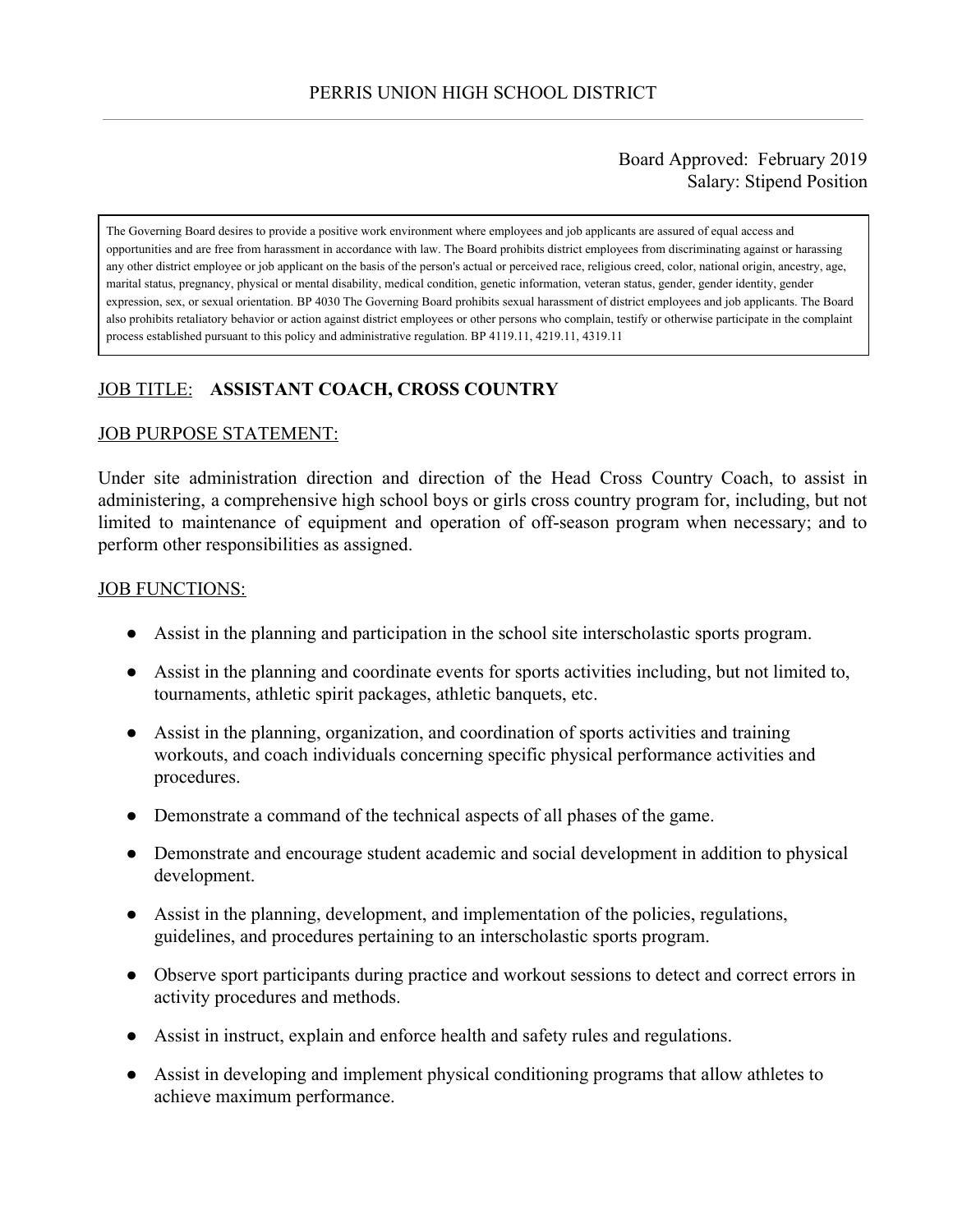# JOB TITLE: **ASSISTANT COACH, CROSS COUNTRY** Page 2 of 3

#### JOB FUNCTIONS – continued

- Assist in the selection of interscholastic sport activity uniforms and related sport apparatus and equipment.
- Assist in assessing the athletic team skills and abilities and the opponents capabilities and determine game strategies.
- Assist in opponent scouting activities.
- Understand and carry out oral and written directions with minimal accountability controls.
- Communicate effectively in English in oral and written form.
- Build and maintain a positive working relationship with parents, students, other coaches, staff, and the public.
- Work cooperatively with other school leaders in a school environment with multiple curricular and co-curricular programs.
- Understand the principles, goals, and objectives of public education.
- Knowledge of the methods, techniques, procedures, and strategies concerning the development and maintenance of an effective interscholastic sports program.
- Knowledge of modern trends pertaining to interscholastic sports programs and activities.
- Commitment between academic and athletic excellence for student athletes.
- Demonstrate successful ability to follow the National Federation of High Schools Coaches Code of Conduct and the California Interscholastic Federation (CIF) Coaches Code of Conduct, and Pursuing Victory with Honor.

## PHYSICAL ABILITIES:

- Physical Demands: This is a non-sedentary position that involves walking, running, and standing for extended periods of time. This position requires accurate perception of sound, near and far vision, depth perception, handling and working with educational sport aids, equipment, and providing oral information and directions.
- Working Conditions: Sport activities will be held outdoors or indoors depending on the sport. Exposure to seasonal outdoor temperatures (30 $\degree$  F – 115 $\degree$  F), possible wind, rain, and snow, loud noise from participants and spectators.